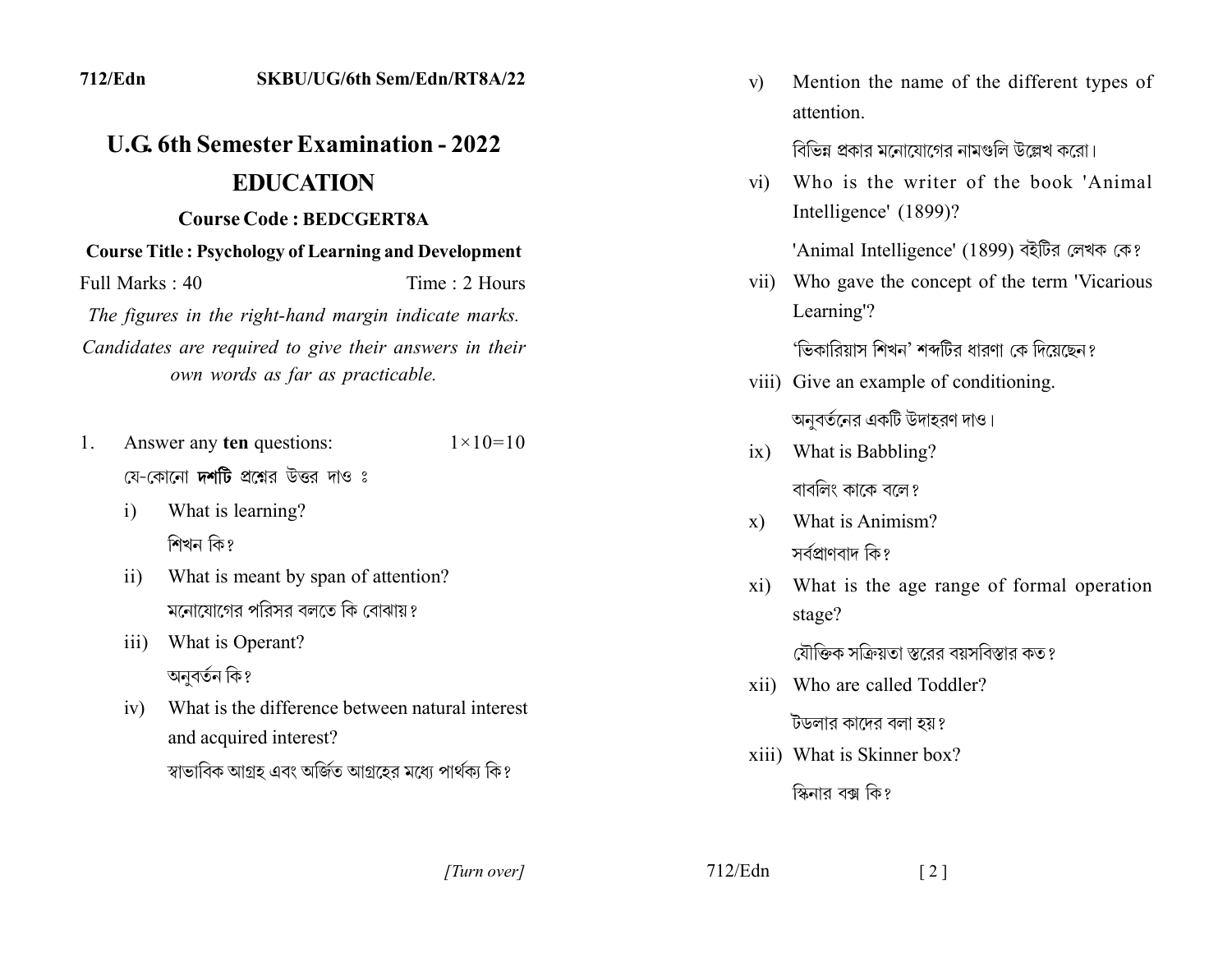- xiv) What is assimilation? আত্তীকরণ কাকে বলে?
- xv) Give an example of volitional attention. ইচ্ছাপ্রণোদিত মনোযোগের একটি উদাহরণ দাও।
- $2<sub>1</sub>$ Answer any five questions:  $2 \times 5 = 10$ নীচের যে-কোনো পাঁচটি প্রশ্নের উত্তর দাও ঃ
	- Write two characteristics of Sensory-Motor  $i)$ Stage.

সংবেদন সঞ্চালনমূলক স্তরের দুটি বৈশিষ্ট্য লেখো।

- Briefly explain 'Law of effect'.  $\overline{11}$ ফললাভের সূত্রটি সংক্ষেপে বর্ণনা করো।
- iii) According to Freud what is 'Libido'? ফ্রয়েডের মতে লিবিডো কি?
- What is the relation between attention and  $iv)$ interest?

মনোযোগ ও আগ্রহের সম্পর্ক কি?

What is the need of knowing the stages of  $V$ ) development in education?

শিক্ষাক্ষেত্রে বিকাশের স্তর সম্পর্কে জানার প্রয়োজনীয়তা কি?

Define growth.  $V1)$ 

vii) What is reinforcement?

শক্তিদায়ী উদ্দীপক কি?

viii) Write educational implication of Bandura's social learning theory.

বান্দুরার সামাজিক জ্ঞানমূলক শিখন তত্ত্বের শিক্ষাগত তাৎপর্য লেখ।

Answer any two questions:  $5 \times 2 = 10$  $3_{-}$ 

যে-কোনো **দটি** প্রশ্নের উত্তর দাও ঃ

- Discuss about the determinants of attention.  $\overline{1}$ মনোযোগের নির্ধারকগুলি সম্পর্কে আলোচনা করো।
- What are the differences between classical  $\rm ii)$ conditioning theory and operent conditioning theory?

প্রাচীন অনুবর্তন তত্ত্ব এবং সক্রিয় অনুবর্তন তত্ত্বের মধ্যে পার্থক্য কি কি?

Explain the principles of classical conditioning  $\overline{111}$ theory of Ivan Pavlov.

> ইভান প্যাভলভের প্রাচীন অনুবর্তন তত্তের নীতিগুলি বর্ণনা করো।

বৃদ্ধির সংজ্ঞা দাও।